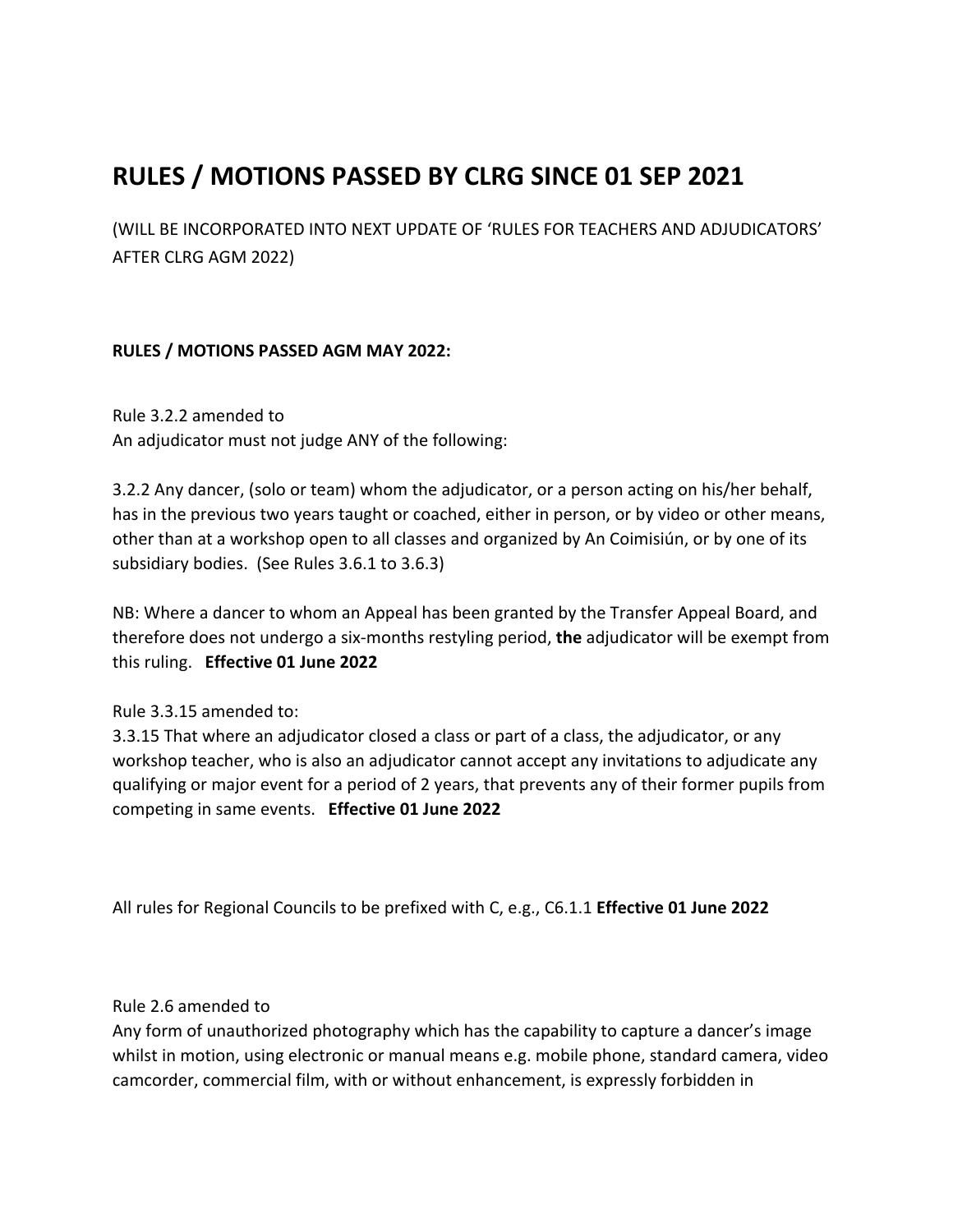competition, except in Beginner and Advanced Beginner categories (ie Bun and Tús Grád) are exempt from this ruling unless this is in contravention of the local laws of the region or country. **N.B.** A regional authority retains the right to forbid all videoing at all feiseanna in their **region.**

**Effective 01 June 2022** 

That there will be an introduction to the Rules for Teachers and Adjudicators, as per the following: 

*For Rules relating to Oireachtas, please email: Oireachtas@clrg.ie For rules relating to Section 4, Dancing, please email: rinceceol@clrg.ie For Rules relating to Section 5 costumes, please email: outreach@clrg.ie For Rules relating to Section 6 Examinations, please email: udaras@clrg.ie For Transfer Appeal Board, please email: Transfers@clrg.ie For all other rules, please email: Rialacha@clrg.ie* **Effective 01 June 2022** 

# **RULES / MOTIONS PASSED FEB 2022:**

#### **5.1.1. which read:**

Costume Length: Length of costumes must adhere to principles of modesty and enable dancers to safely execute their movements and steps. Adjudicators who determine a costume to be too short or to lack modesty may ask a competitor to change into black tights (of a denier not less than 70 per cent) in order for the dancer to continue in the competition. When wearing body suits with skirts (commonly known as black-out attire) black tights (of a denier less than 70) must be worn from the age of 14 and above. Effective date:  $1<sup>st</sup>$  February, 2020

# has been changed to

**5.1.1** To Read: Length of costume must adhere to principles of modesty and enable dancers to safely execute their movements and steps. Adjudicators who determine a costume to be too short or to lack modestly may ask a competitor to wear black tights (of a denier not less than 70 percent) in order to continue in the competition. For competitions adjudicated by a panel of more than one adjudicator, all adjudicators on the panel must agree to asking the dancer to wear tights. **Effective March 1st 2022**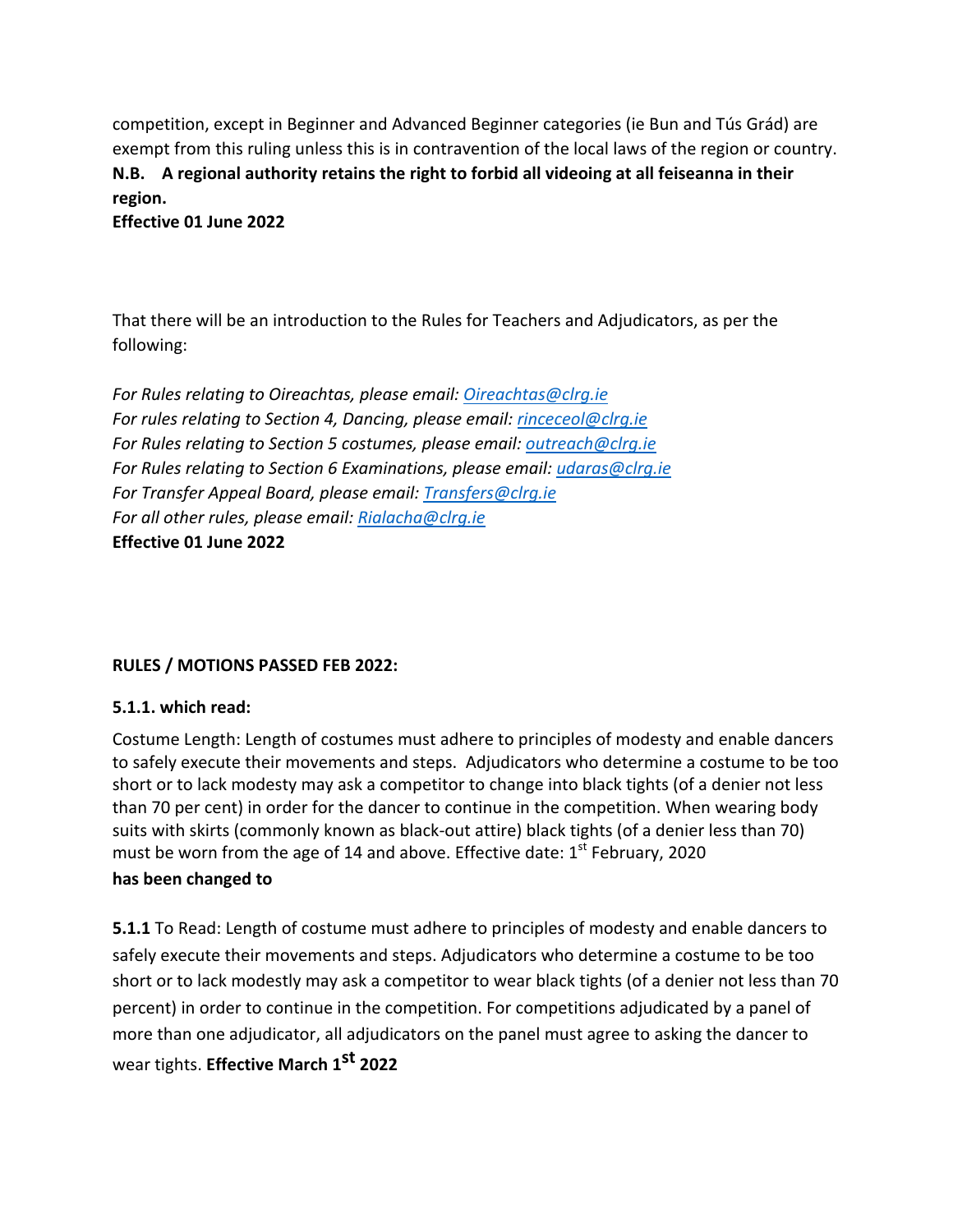#### **5.1.8 which read:**

Appropriate underwear, covering the midriff, must be worn. (See the section on underwear for details.) Where tights are worn, they must be of a denier of not less than 70.

#### has been changed to

**5.1.8** Appropriate undergarments covering the midriff must be worn. Undergarments must provide full coverage as per the illustration attached. (See Addendum A). Dancers wearing undergarments that do not cover the areas of the body as in the illustrated example will be asked to put on black tights of a denier of not less than 70%. This is monitored by the adjudicator. For competitions adjudicated by a panel of more than one adjudicator all adjudicator on the panel must agree to ask the dancer to put on tights (**Effective March 1, 2022)**

#### **RULES / MOTIONS PASSED SEP 2021:**

Rule 3.1.3 changed to read:

An ADCRG, SDCRG, TCRG, TMRF, a person granted Associate, Conditional or Temporary registration, a member of an Coimisiún or Regional Council, or a dancer of a registered teacher, may not compete in a non CLRG sponsored event or adjudicate, officiate, and give or receive advice or guidance in any capacity to or from any other Irish dancing organisation. This will include teacher and adjudicator exams, grade exams, Irish Dance workshops and the Irish Dance section of dance camps. A breach of this Rule will render a person liable to have their CLRG registration refused or revoked. Certain competitions or collaborative programmes recognised by An Coimisiún, e.g. Scór, are exempt from the provisions of this Rule.

#### New Rule 3.6.6

Dance Camps organised by Professional shows are exempt from Rule 3.1.3 and all restrictions